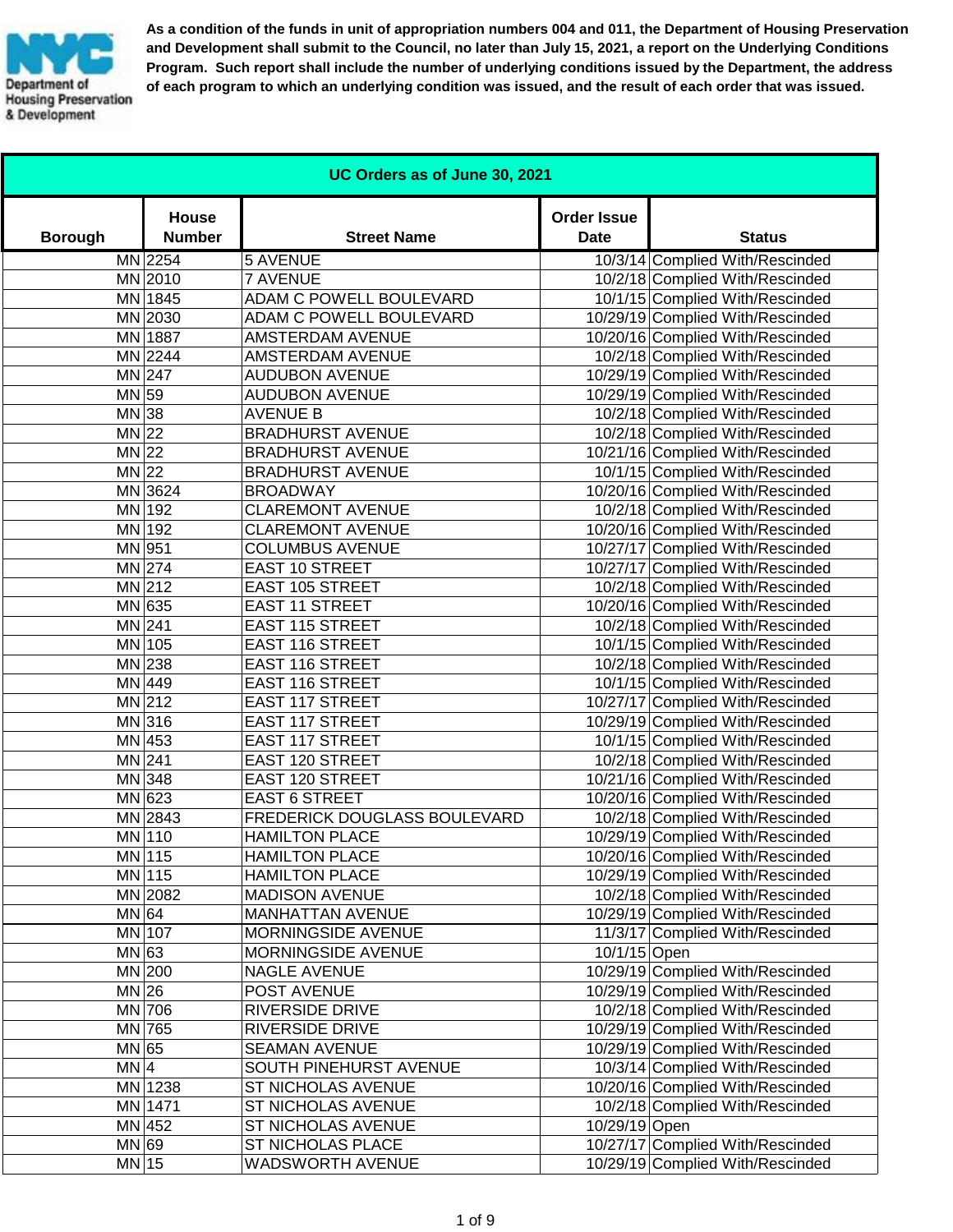| UC Orders as of June 30, 2021 |                               |                                                  |                                   |                                                                      |
|-------------------------------|-------------------------------|--------------------------------------------------|-----------------------------------|----------------------------------------------------------------------|
| <b>Borough</b>                | <b>House</b><br><b>Number</b> | <b>Street Name</b>                               | <b>Order Issue</b><br><b>Date</b> | <b>Status</b>                                                        |
|                               | MN 209                        | <b>WEST 107 STREET</b>                           |                                   | 10/3/14 Complied With/Rescinded                                      |
|                               | $MN$ 238                      | <b>WEST 112 STREET</b>                           | 10/2/18 Open                      |                                                                      |
|                               | MN 240                        | <b>WEST 116 STREET</b>                           |                                   | 11/3/17 Complied With/Rescinded                                      |
|                               | MN 361                        | <b>WEST 116 STREET</b>                           |                                   | 10/20/16 Complied With/Rescinded                                     |
|                               | $MN$ 224                      | <b>WEST 116 STREET</b>                           |                                   | 10/2/18 Complied With/Rescinded                                      |
|                               | $MN$ 245                      | <b>WEST 123 STREET</b>                           | 10/2/18 Open                      |                                                                      |
|                               | MN 524                        | <b>WEST 123 STREET</b>                           |                                   | 10/3/14 Complied With/Rescinded                                      |
|                               | MN 560                        | <b>WEST 126 STREET</b>                           |                                   | 10/1/15 Complied With/Rescinded                                      |
|                               | MN 364                        | <b>WEST 127 STREET</b>                           | 10/29/19 Open                     | 10/1/15 Complied With/Rescinded                                      |
|                               | MN 405<br>MN 140              | <b>WEST 127 STREET</b><br><b>WEST 129 STREET</b> |                                   | 10/2/18 Complied With/Rescinded                                      |
|                               | MN 124                        | <b>WEST 134 STREET</b>                           |                                   | 10/27/17 Complied With/Rescinded                                     |
|                               | MN 128                        | <b>WEST 134 STREET</b>                           |                                   | 10/27/17 Complied With/Rescinded                                     |
|                               | MN 502                        | <b>WEST 135 STREET</b>                           |                                   | 10/27/17 Complied With/Rescinded                                     |
|                               | MN 105                        | <b>WEST 137 STREET</b>                           |                                   | 10/27/17 Complied With/Rescinded                                     |
|                               | MN 137                        | <b>WEST 138 STREET</b>                           |                                   | 10/27/17 Complied With/Rescinded                                     |
| MN 66                         |                               | <b>WEST 138 STREET</b>                           |                                   | 10/2/18 Complied With/Rescinded                                      |
|                               | $MN$ 518                      | <b>WEST 139 STREET</b>                           |                                   | 10/1/15 Complied With/Rescinded                                      |
|                               | $MN$ 212                      | <b>WEST 141 STREET</b>                           |                                   | 10/27/17 Complied With/Rescinded                                     |
|                               | $MN$ 224                      | <b>WEST 141 STREET</b>                           |                                   | 10/20/16 Complied With/Rescinded                                     |
| MN 541                        |                               | <b>WEST 142 STREET</b>                           |                                   | 10/20/16 Complied With/Rescinded                                     |
|                               | MN 476                        | <b>WEST 143 STREET</b>                           |                                   | 10/2/18 Complied With/Rescinded                                      |
|                               | MN 133                        | <b>WEST 145 STREET</b>                           |                                   | 10/29/19 Complied With/Rescinded                                     |
|                               | MN 135                        | <b>WEST 145 STREET</b>                           |                                   | 10/1/15 Complied With/Rescinded                                      |
|                               | MN 475                        | <b>WEST 145 STREET</b>                           |                                   | 10/2/18 Complied With/Rescinded                                      |
|                               | MN 533                        | <b>WEST 145 STREET</b>                           |                                   | 10/29/19 Complied With/Rescinded                                     |
|                               | MN 506                        | <b>WEST 146 STREET</b>                           |                                   | 10/3/14 Complied With/Rescinded                                      |
|                               | MN 417                        | <b>WEST 150 STREET</b>                           |                                   | 10/20/16 Complied With/Rescinded                                     |
|                               | $MN$ 286                      | <b>WEST 151 STREET</b>                           |                                   | 10/27/17 Complied With/Rescinded                                     |
|                               | MN 508                        | <b>WEST 151 STREET</b>                           |                                   | 10/1/15 Complied With/Rescinded                                      |
|                               | MN 528                        | <b>WEST 153 STREET</b>                           |                                   | 10/20/16 Complied With/Rescinded                                     |
|                               | MN 535                        | <b>WEST 155 STREET</b>                           |                                   | 10/3/14 Complied With/Rescinded                                      |
|                               | $MN$ 504                      | <b>WEST 157 STREET</b>                           | 10/29/19 Open                     |                                                                      |
|                               | $MN$ 538                      | <b>WEST 159 STREET</b>                           |                                   | 10/1/15 Complied With/Rescinded                                      |
|                               | $MN$ 538                      | <b>WEST 159 STREET</b>                           |                                   | 10/2/18 Complied With/Rescinded                                      |
|                               | MN 655                        | <b>WEST 160 STREET</b>                           |                                   | 10/29/19 Complied With/Rescinded                                     |
|                               | MN 534                        | WEST 178 STREET                                  |                                   | 10/1/15 Complied With/Rescinded                                      |
|                               | MN 517                        | <b>WEST 180 STREET</b>                           |                                   | 10/2/18 Complied With/Rescinded                                      |
|                               | MN 716                        | <b>WEST 180 STREET</b>                           |                                   | 10/3/14 Complied With/Rescinded                                      |
|                               | $MN$ 523                      | <b>WEST 187 STREET</b>                           |                                   | 10/1/15 Complied With/Rescinded                                      |
|                               | MN 590                        | <b>WEST 204 STREET</b>                           |                                   | 10/29/19 Complied With/Rescinded                                     |
|                               | MN 509                        | <b>WEST 212 STREET</b>                           |                                   | 10/3/14 Complied With/Rescinded                                      |
|                               | MN 404                        | <b>WEST 40 STREET</b>                            |                                   | 10/27/17 Complied With/Rescinded                                     |
|                               | $MN$ 503<br>MN 430            | <b>WEST 47 STREET</b><br><b>WEST 49 STREET</b>   |                                   | 10/20/16 Complied With/Rescinded<br>10/20/16 Complied With/Rescinded |
|                               | BX 2000                       | <b>ANTHONY AVENUE</b>                            |                                   | 9/25/13 Complied With/Rescinded                                      |
|                               | BX 2110                       | <b>ARTHUR AVENUE</b>                             |                                   | 10/27/17 Complied With/Rescinded                                     |
|                               | BX 2474                       | <b>ARTHUR AVENUE</b>                             |                                   | 10/21/16 Complied With/Rescinded                                     |
|                               | BX 789                        | <b>ASTOR AVENUE</b>                              |                                   | 9/25/13 Complied With/Rescinded                                      |
|                               | BX 2609                       | <b>BAINBRIDGE AVENUE</b>                         |                                   | 10/3/14 Complied With/Rescinded                                      |
|                               | BX 3601                       | <b>BARNES AVENUE</b>                             |                                   | 10/3/18 Complied With/Rescinded                                      |
|                               | $BX$  2261                    | <b>BASSFORD AVENUE</b>                           |                                   | 10/21/16 Complied With/Rescinded                                     |
|                               | BX 2407                       | <b>BEAUMONT AVENUE</b>                           |                                   | 10/21/16 Complied With/Rescinded                                     |
|                               | BX 2470                       | <b>BEAUMONT AVENUE</b>                           |                                   | 10/27/17 Complied With/Rescinded                                     |
|                               | BX 1053                       | <b>BOYNTON AVENUE</b>                            |                                   | 10/27/17 Complied With/Rescinded                                     |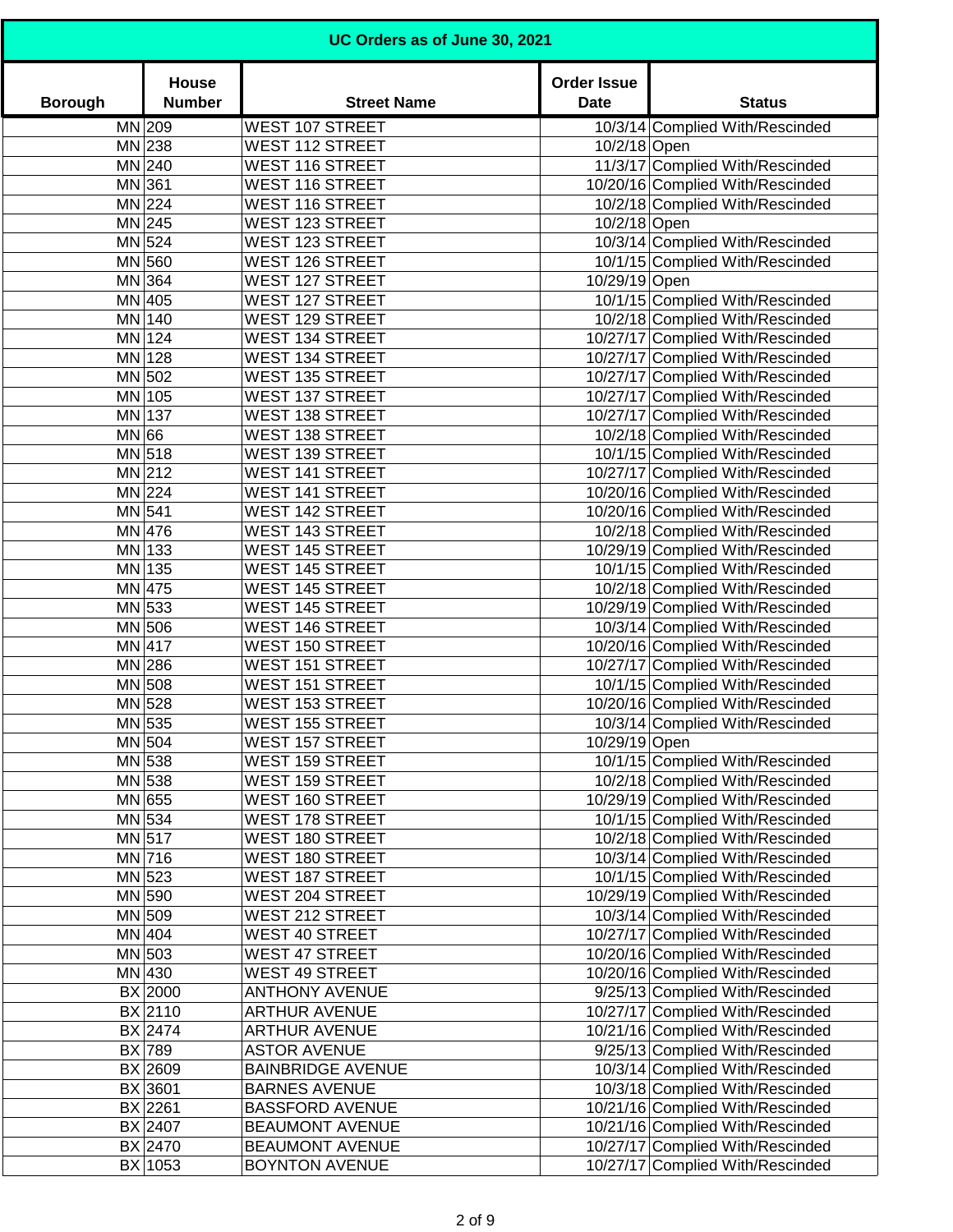| UC Orders as of June 30, 2021 |                        |                           |                                   |                                  |
|-------------------------------|------------------------|---------------------------|-----------------------------------|----------------------------------|
| <b>Borough</b>                | House<br><b>Number</b> | <b>Street Name</b>        | <b>Order Issue</b><br><b>Date</b> | <b>Status</b>                    |
|                               | BX 1158                | <b>BOYNTON AVENUE</b>     |                                   | 10/3/14 Complied With/Rescinded  |
|                               | BX 3038                | BRONXWOOD AVENUE          |                                   | 10/3/18 Complied With/Rescinded  |
|                               | BX 1182                | <b>CLAY AVENUE</b>        |                                   | 10/27/17 Complied With/Rescinded |
|                               | BX 1208                | <b>CLAY AVENUE</b>        |                                   | 10/20/16 Complied With/Rescinded |
|                               | BX 1264                | <b>CLAY AVENUE</b>        |                                   | 10/27/17 Complied With/Rescinded |
|                               | BX 1272                | <b>CLAY AVENUE</b>        |                                   | 10/1/15 Complied With/Rescinded  |
|                               | BX 1220                | <b>COLLEGE AVENUE</b>     |                                   | 10/1/15 Complied With/Rescinded  |
|                               | BX 1311                | <b>COLLEGE AVENUE</b>     |                                   | 10/27/17 Complied With/Rescinded |
|                               | BX 1208                | <b>COLLEGE AVENUE</b>     |                                   | 10/1/15 Complied With/Rescinded  |
|                               | BX 861                 | <b>CROTONA PARK NORTH</b> |                                   | 10/29/19 Complied With/Rescinded |
|                               | BX 1824                | <b>DAVIDSON AVENUE</b>    |                                   | 10/21/16 Complied With/Rescinded |
|                               | BX 2059                | <b>DAVIDSON AVENUE</b>    |                                   | 10/20/16 Complied With/Rescinded |
|                               | BX 2553                | <b>DECATUR AVENUE</b>     |                                   | 10/27/17 Complied With/Rescinded |
|                               | BX 2704                | <b>DECATUR AVENUE</b>     |                                   | 10/27/17 Complied With/Rescinded |
|                               | BX 2860                | DECATUR AVENUE            |                                   | 10/3/18 Complied With/Rescinded  |
|                               | BX 3569                | <b>DEKALB AVENUE</b>      | 10/28/19 Open                     |                                  |
|                               | BX 1974                | DR M L KING JR BOULEVARD  |                                   | 10/3/14 Complied With/Rescinded  |
|                               | BX 2291                | DR M L KING JR BOULEVARD  |                                   | 10/3/18 Complied With/Rescinded  |
|                               | BX 439                 | <b>EAST 135 STREET</b>    |                                   | 10/27/17 Complied With/Rescinded |
|                               | BX 699                 | <b>EAST 137 STREET</b>    | 10/3/18 Open                      |                                  |
|                               | BX 526                 | <b>EAST 138 STREET</b>    |                                   | 10/29/19 Complied With/Rescinded |
|                               | BX 378                 | <b>EAST 139 STREET</b>    |                                   | 10/3/18 Complied With/Rescinded  |
|                               | BX 537                 | <b>EAST 139 STREET</b>    |                                   | 10/3/18 Complied With/Rescinded  |
|                               | BX 536                 | <b>EAST 142 STREET</b>    |                                   | 10/3/14 Complied With/Rescinded  |
|                               | BX 450                 | <b>EAST 144 STREET</b>    |                                   | 10/3/18 Complied With/Rescinded  |
|                               | BX 377                 | <b>EAST 153 STREET</b>    |                                   | 10/20/16 Complied With/Rescinded |
|                               | BX 497                 | <b>EAST 156 STREET</b>    |                                   | 10/3/14 Complied With/Rescinded  |
|                               | BX 727                 | <b>EAST 156 STREET</b>    |                                   | 10/28/19 Complied With/Rescinded |
|                               | BX 809                 | <b>EAST 156 STREET</b>    |                                   | 10/3/14 Complied With/Rescinded  |
|                               | BX 422                 | <b>EAST 161 STREET</b>    |                                   | 10/3/18 Complied With/Rescinded  |
|                               | BX 422                 | <b>EAST 161 STREET</b>    |                                   | 10/1/15 Complied With/Rescinded  |
|                               | BX 851                 | <b>EAST 163 STREET</b>    |                                   | 10/29/19 Complied With/Rescinded |
|                               | BX 865                 | <b>EAST 165 STREET</b>    | 10/29/19 Open                     |                                  |
|                               | BX 494                 | <b>EAST 167 STREET</b>    |                                   | 10/27/17 Complied With/Rescinded |
|                               | $BX$ 584               | <b>EAST 167 STREET</b>    |                                   | 4/7/17 Complied With/Rescinded   |
|                               | $BX$ 346               | <b>EAST 173 STREET</b>    |                                   | 10/28/19 Complied With/Rescinded |
|                               | BX 991                 | <b>EAST 173 STREET</b>    |                                   | 10/3/18 Complied With/Rescinded  |
|                               | BX 701                 | <b>EAST 175 STREET</b>    |                                   | 10/3/18 Complied With/Rescinded  |
|                               | BX 701                 | <b>EAST 175 STREET</b>    |                                   | 10/3/14 Complied With/Rescinded  |
|                               | BX 124                 | <b>EAST 176 STREET</b>    |                                   | 10/29/19 Complied With/Rescinded |
|                               | $BX$  265              | <b>EAST 176 STREET</b>    |                                   | 10/1/15 Complied With/Rescinded  |
|                               | BX 878                 | <b>EAST 176 STREET</b>    |                                   | 10/29/19 Complied With/Rescinded |
|                               | BX 105                 | <b>EAST 177 STREET</b>    |                                   | 10/1/15 Complied With/Rescinded  |
| BX 63                         |                        | <b>EAST 177 STREET</b>    |                                   | 10/27/17 Complied With/Rescinded |
| BX 54                         |                        | <b>EAST 179 STREET</b>    |                                   | 9/25/13 Complied With/Rescinded  |
|                               | BX 546                 | <b>EAST 182 STREET</b>    |                                   | 10/3/18 Complied With/Rescinded  |
|                               | BX 689                 | <b>EAST 187 STREET</b>    |                                   | 10/20/16 Complied With/Rescinded |
|                               | $BX$ 311               | <b>EAST 188 STREET</b>    |                                   | 10/27/17 Complied With/Rescinded |
|                               | $BX$ 357               | EAST 193 STREET           |                                   | 10/29/19 Complied With/Rescinded |
|                               | BX 206                 | <b>EAST 198 STREET</b>    |                                   | 10/21/16 Complied With/Rescinded |
|                               | BX 374                 | EAST 209 STREET           |                                   | 10/29/19 Complied With/Rescinded |
|                               | BX 712                 | EAST 216 STREET           | 10/29/19 Open                     |                                  |
|                               | BX 855                 | EAST 217 STREET           |                                   | 10/20/16 Complied With/Rescinded |
|                               | BX 864                 | EAST 221 STREET           |                                   | 10/20/16 Complied With/Rescinded |
|                               | $BX$ 278               | EAST 237 STREET           | 10/29/19 Open                     |                                  |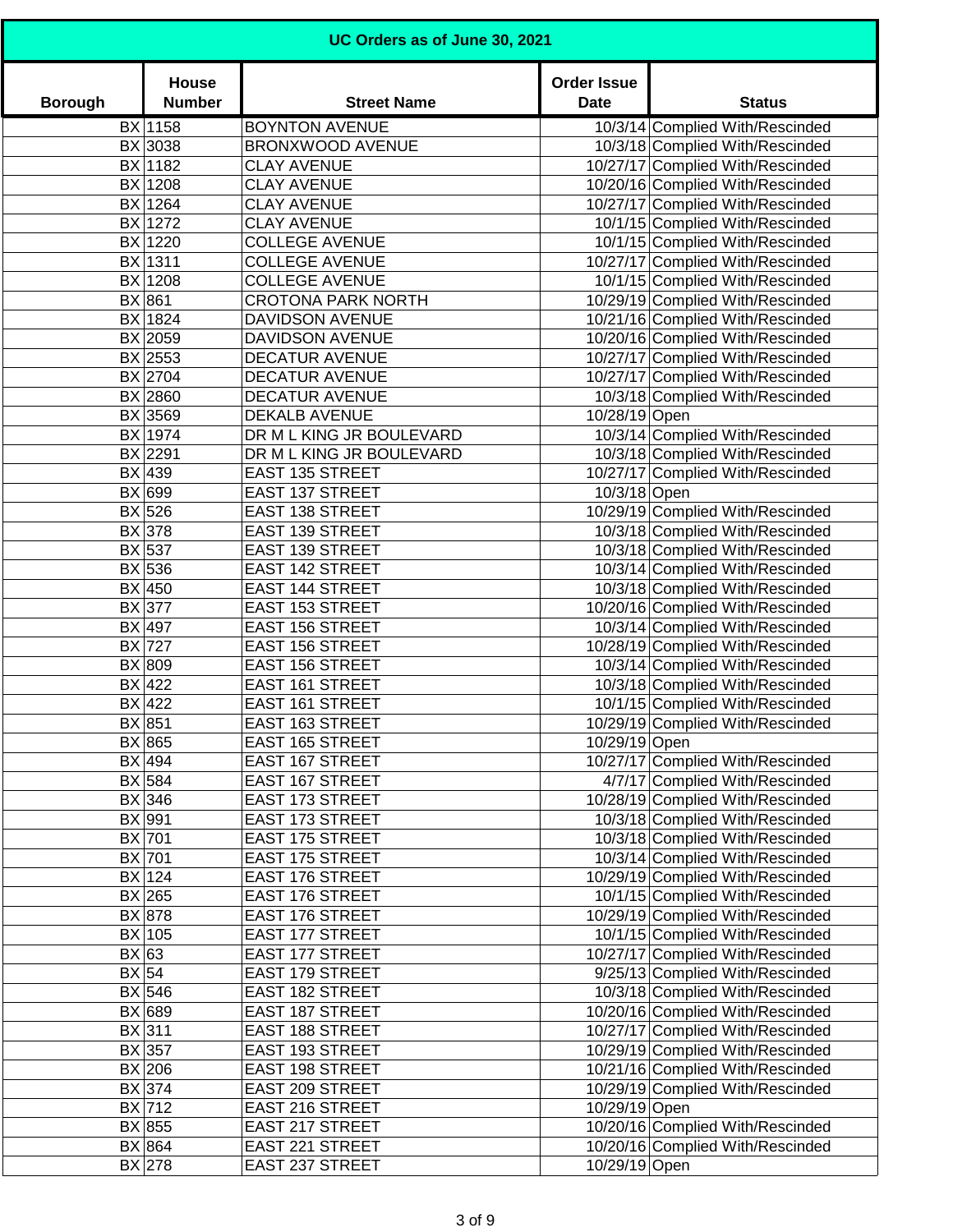| UC Orders as of June 30, 2021 |                        |                             |                                   |                                  |
|-------------------------------|------------------------|-----------------------------|-----------------------------------|----------------------------------|
| <b>Borough</b>                | House<br><b>Number</b> | <b>Street Name</b>          | <b>Order Issue</b><br><b>Date</b> | <b>Status</b>                    |
|                               | $BX$  261              | <b>EAST BURNSIDE AVENUE</b> |                                   | 10/1/15 Complied With/Rescinded  |
|                               | BX 359                 | EAST MOSHOLU PARKWAY NORTH  |                                   | 10/27/17 Complied With/Rescinded |
|                               | $BX$  264              | <b>ECHO PLACE</b>           |                                   | 10/3/14 Complied With/Rescinded  |
|                               | BX 805                 | <b>FAIRMOUNT PLACE</b>      |                                   | 10/3/18 Complied With/Rescinded  |
|                               | BX 3349                | <b>FENTON AVENUE</b>        | 10/29/19 Open                     |                                  |
|                               | BX 1056                | FINDLAY AVENUE              |                                   | 10/27/17 Complied With/Rescinded |
|                               | BX 1359                | FINDLAY AVENUE              |                                   | 9/25/13 Complied With/Rescinded  |
|                               | BX 1750                | <b>GRAND AVENUE</b>         |                                   | 10/29/19 Complied With/Rescinded |
|                               | BX 1236                | <b>GRAND CONCOURSE</b>      |                                   | 10/3/18 Complied With/Rescinded  |
|                               | BX 1881                | <b>GRAND CONCOURSE</b>      |                                   | 10/3/18 Complied With/Rescinded  |
|                               | BX 2060                | <b>GRAND CONCOURSE</b>      |                                   | 10/29/19 Complied With/Rescinded |
|                               | BX 2701                | <b>GRAND CONCOURSE</b>      |                                   | 10/3/14 Complied With/Rescinded  |
|                               | BX 3804                | <b>GREYSTONE AVENUE</b>     |                                   | 10/28/19 Complied With/Rescinded |
|                               | BX 2709                | <b>HEATH AVENUE</b>         |                                   | 10/20/16 Complied With/Rescinded |
|                               | BX 1160                | <b>HOE AVENUE</b>           |                                   | 10/27/17 Complied With/Rescinded |
|                               | BX 1163                | <b>HOE AVENUE</b>           |                                   | 10/27/17 Complied With/Rescinded |
|                               | BX 3046                | <b>HOLLAND AVENUE</b>       | 10/29/19 Open                     |                                  |
|                               | BX 3644                | <b>HOLLAND AVENUE</b>       |                                   | 10/20/16 Complied With/Rescinded |
|                               | BX 936                 | <b>HOME STREET</b>          |                                   | 10/27/17 Complied With/Rescinded |
|                               | BX 2380                | <b>HUGHES AVENUE</b>        | 10/29/19 Open                     |                                  |
|                               | $BX$ 376               | <b>HUNTINGTON AVENUE</b>    |                                   | 10/27/17 Complied With/Rescinded |
|                               | BX 485                 | <b>JACKSON AVENUE</b>       |                                   | 10/27/17 Complied With/Rescinded |
|                               | BX 741                 | <b>JENNINGS STREET</b>      |                                   | 10/20/16 Complied With/Rescinded |
|                               | BX 1465                | <b>JESUP AVENUE</b>         |                                   | 10/27/17 Complied With/Rescinded |
|                               | BX 758                 | <b>KELLY STREET</b>         |                                   | 10/3/18 Complied With/Rescinded  |
|                               | BX 833                 | LONGFELLOW AVENUE           |                                   | 9/25/13 Complied With/Rescinded  |
|                               | BX 2356                | <b>LORILLARD PLACE</b>      |                                   | 10/20/16 Complied With/Rescinded |
|                               | BX 2333                | <b>LORING PLACE</b>         |                                   | 10/27/17 Complied With/Rescinded |
|                               | BX 1038                | <b>LOWELL STREET</b>        |                                   | 10/27/17 Complied With/Rescinded |
|                               | BX 1050                | <b>LOWELL STREET</b>        |                                   | 10/20/16 Complied With/Rescinded |
|                               | $BX$ 2446              | LYVERE STREET               |                                   |                                  |
|                               |                        |                             |                                   | 10/1/15 Complied With/Rescinded  |
|                               | $BX$ 679               | <b>MAGENTA STREET</b>       |                                   | 10/20/16 Complied With/Rescinded |
|                               | BX 2048                | <b>MAPES AVENUE</b>         |                                   | 10/31/19 Complied With/Rescinded |
|                               | BX 2048                | <b>MAPES AVENUE</b>         |                                   | 10/1/15 Complied With/Rescinded  |
|                               | BX 2474                | <b>MARION AVENUE</b>        |                                   | 10/3/14 Complied With/Rescinded  |
|                               | BX 2601                | <b>MARION AVENUE</b>        |                                   | 10/3/18 Complied With/Rescinded  |
|                               | BX 2654                | <b>MARION AVENUE</b>        |                                   | 10/20/16 Complied With/Rescinded |
|                               | BX 2095                | MOHEGAN AVENUE              |                                   | 10/29/19 Complied With/Rescinded |
|                               | BX 1870                | <b>MORRIS AVENUE</b>        | 10/3/18 Open                      |                                  |
|                               | BX 2275                | <b>MORRIS AVENUE</b>        | 10/29/19 Open                     |                                  |
|                               | BX 1525                | <b>NELSON AVENUE</b>        |                                   | 10/3/14 Complied With/Rescinded  |
|                               | BX 1812                | PALISADE PLACE              |                                   | 10/27/17 Complied With/Rescinded |
|                               | BX 1302                | REV JAMES POLITE AVENUE     |                                   | 10/29/19 Complied With/Rescinded |
|                               | BX 2108                | <b>RYER AVENUE</b>          |                                   | 10/29/19 Complied With/Rescinded |
|                               | BX 1515                | SELWYN AVENUE               |                                   | 10/27/17 Complied With/Rescinded |
|                               | BX 1314                | SENECA AVENUE               |                                   | 10/28/15 Complied With/Rescinded |
|                               | BX 1060                | SHERIDAN AVENUE             | 10/29/19 Open                     |                                  |
|                               | BX 1221                | SHERIDAN AVENUE             |                                   | 10/3/18 Complied With/Rescinded  |
|                               | BX 1054                | SOUTHERN BOULEVARD          |                                   | 10/3/18 Complied With/Rescinded  |
|                               | BX 910                 | SOUTHERN BOULEVARD          |                                   | 10/3/18 Complied With/Rescinded  |
|                               | BX 1255                | <b>STRATFORD AVENUE</b>     |                                   | 10/3/18 Complied With/Rescinded  |
|                               | BX 1018                | <b>SUMMIT AVENUE</b>        |                                   | 10/20/16 Complied With/Rescinded |
|                               | BX 993                 | <b>SUMMIT AVENUE</b>        |                                   | 10/3/18 Complied With/Rescinded  |
|                               | BX 1222                | <b>TAYLOR AVENUE</b>        |                                   | 10/3/14 Complied With/Rescinded  |
|                               | BX 1821                | <b>TOPPING AVENUE</b>       |                                   | 10/29/19 Complied With/Rescinded |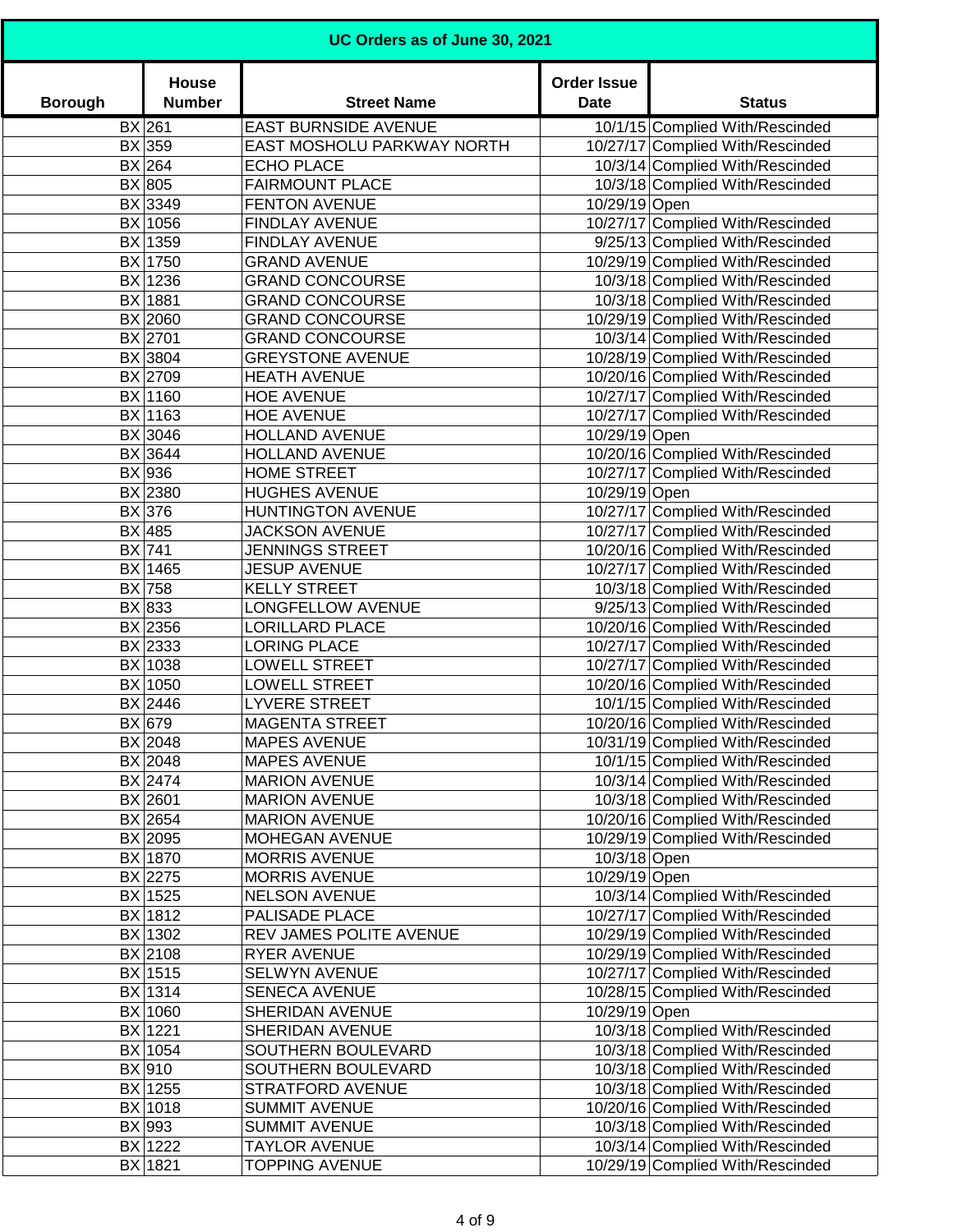| UC Orders as of June 30, 2021 |                        |                          |                                   |                                  |
|-------------------------------|------------------------|--------------------------|-----------------------------------|----------------------------------|
| <b>Borough</b>                | House<br><b>Number</b> | <b>Street Name</b>       | <b>Order Issue</b><br><b>Date</b> | <b>Status</b>                    |
|                               | BX 2430                | <b>TRATMAN AVENUE</b>    |                                   | 10/3/14 Complied With/Rescinded  |
|                               | BX 1657                | UNIONPORT ROAD           |                                   | 10/20/16 Complied With/Rescinded |
|                               | BX 2682                | <b>VALENTINE AVENUE</b>  | 10/3/18 Open                      |                                  |
|                               | BX 3094                | <b>VILLA AVENUE</b>      |                                   | 9/25/13 Complied With/Rescinded  |
|                               | BX 2714                | <b>WALLACE AVENUE</b>    | 10/27/17 Open                     |                                  |
|                               | BX 1895                | <b>WALTON AVENUE</b>     |                                   | 10/27/17 Complied With/Rescinded |
|                               | BX 2357                | <b>WALTON AVENUE</b>     |                                   | 10/27/17 Complied With/Rescinded |
|                               | BX 1158                | <b>WASHINGTON AVENUE</b> |                                   | 9/25/13 Complied With/Rescinded  |
|                               | BX 2856                | <b>WEBB AVENUE</b>       |                                   | 10/27/17 Complied With/Rescinded |
|                               | BX 1801                | <b>WEEKS AVENUE</b>      |                                   | 10/20/16 Complied With/Rescinded |
| BX 88                         |                        | <b>WEST 169 STREET</b>   |                                   | 10/20/16 Complied With/Rescinded |
| BX 20                         |                        | <b>WEST 190 STREET</b>   |                                   | 10/3/14 Complied With/Rescinded  |
|                               | BK 4120                | 10 AVENUE                |                                   | 11/8/17 Complied With/Rescinded  |
|                               | <b>BK</b> 460          | <b>15 STREET</b>         |                                   | 10/2/18 Complied With/Rescinded  |
|                               | BK 4420                | 3 AVENUE                 | 10/28/19 Open                     |                                  |
|                               | BK 6022                | <b>4 AVENUE</b>          |                                   | 10/20/16 Complied With/Rescinded |
|                               | BK 452                 | 53 STREET                |                                   | 10/1/15 Complied With/Rescinded  |
|                               | BK 4623                | <b>6 AVENUE</b>          |                                   | 10/20/16 Complied With/Rescinded |
|                               | BK 430                 | 61 STREET                |                                   | 10/2/18 Complied With/Rescinded  |
|                               | BK 315                 | 68 STREET                |                                   | 10/27/17 Complied With/Rescinded |
|                               | BK 176                 | <b>ALBANY AVENUE</b>     |                                   | 10/2/18 Complied With/Rescinded  |
|                               | BK 1800                | <b>ALBEMARLE ROAD</b>    |                                   | 10/28/19 Complied With/Rescinded |
|                               | BK 2020                | <b>ALBEMARLE ROAD</b>    |                                   | 10/27/17 Complied With/Rescinded |
| BK 9                          |                        | <b>ARGYLE ROAD</b>       |                                   | 10/27/17 Complied With/Rescinded |
|                               | BK 2342                | <b>ATLANTIC AVENUE</b>   |                                   | 10/27/17 Complied With/Rescinded |
|                               | BK 2873                | <b>ATLANTIC AVENUE</b>   |                                   | 10/20/16 Complied With/Rescinded |
|                               | BK 110                 | <b>AVENUE C</b>          |                                   | 9/25/13 Complied With/Rescinded  |
|                               | BK 2714                | <b>AVENUE D</b>          |                                   | 10/3/14 Complied With/Rescinded  |
|                               | BK 3402                | <b>AVENUE I</b>          |                                   | 10/28/19 Complied With/Rescinded |
|                               | BK 1311                | <b>AVENUE K</b>          |                                   | 10/28/19 Complied With/Rescinded |
|                               | BK 125                 | <b>BAINBRIDGE STREET</b> |                                   | 10/27/17 Complied With/Rescinded |
|                               | BK 651                 | <b>BARBEY STREET</b>     |                                   | 10/27/17 Complied With/Rescinded |
|                               | BK 1259                | <b>BERGEN STREET</b>     | 10/2/18 Open                      |                                  |
|                               | BK 2801                | BEVERLEY ROAD            |                                   | 10/1/15 Complied With/Rescinded  |
|                               | BK 2706                | BEVERLY ROAD             |                                   | 10/28/19 Complied With/Rescinded |
|                               | BK 2713                | BEVERLY ROAD             |                                   | 10/2/18 Complied With/Rescinded  |
|                               | BK 2713                | <b>BEVERLY ROAD</b>      |                                   | 10/20/16 Complied With/Rescinded |
|                               | BK 1147                | <b>BLAKE AVENUE</b>      |                                   | 10/20/16 Complied With/Rescinded |
|                               | BK 160                 | <b>BLEECKER STREET</b>   |                                   | 10/27/17 Complied With/Rescinded |
|                               | BK 1435                | <b>CARROLL STREET</b>    |                                   | 10/28/19 Complied With/Rescinded |
|                               | BK 643                 | <b>CENTRAL AVENUE</b>    |                                   | 10/2/18 Complied With/Rescinded  |
|                               | BK 2728                | <b>CHURCH AVENUE</b>     |                                   | 10/21/16 Complied With/Rescinded |
|                               | BK 389                 | <b>CRESCENT STREET</b>   |                                   | 10/2/18 Complied With/Rescinded  |
|                               | BK 947                 | <b>CRESCENT STREET</b>   |                                   | 10/3/14 Complied With/Rescinded  |
|                               | BK 776                 | <b>CROWN STREET</b>      |                                   | 10/28/19 Complied With/Rescinded |
|                               | BK 526                 | <b>DAHILL ROAD</b>       |                                   | 10/1/15 Complied With/Rescinded  |
|                               | BK 1380                | DE KALB AVENUE           |                                   | 10/20/16 Complied With/Rescinded |
|                               | BK 1423                | DE KALB AVENUE           |                                   | 10/1/15 Complied With/Rescinded  |
|                               | BK 1501                | DE KALB AVENUE           |                                   | 10/27/17 Complied With/Rescinded |
|                               | BK 1549                | DE KALB AVENUE           | 10/28/19 Open                     |                                  |
| BK 74                         |                        | DE SALES PLACE           |                                   | 10/1/15 Complied With/Rescinded  |
|                               | BK 182                 | <b>DECATUR STREET</b>    | 10/1/15 Open                      |                                  |
| BK 90                         |                        | <b>DOWNING STREET</b>    |                                   | 10/20/16 Complied With/Rescinded |
|                               | BK 410                 | <b>EAST 17 STREET</b>    |                                   | 10/1/15 Complied With/Rescinded  |
|                               | BK 180                 | <b>EAST 18 STREET</b>    |                                   | 10/28/19 Complied With/Rescinded |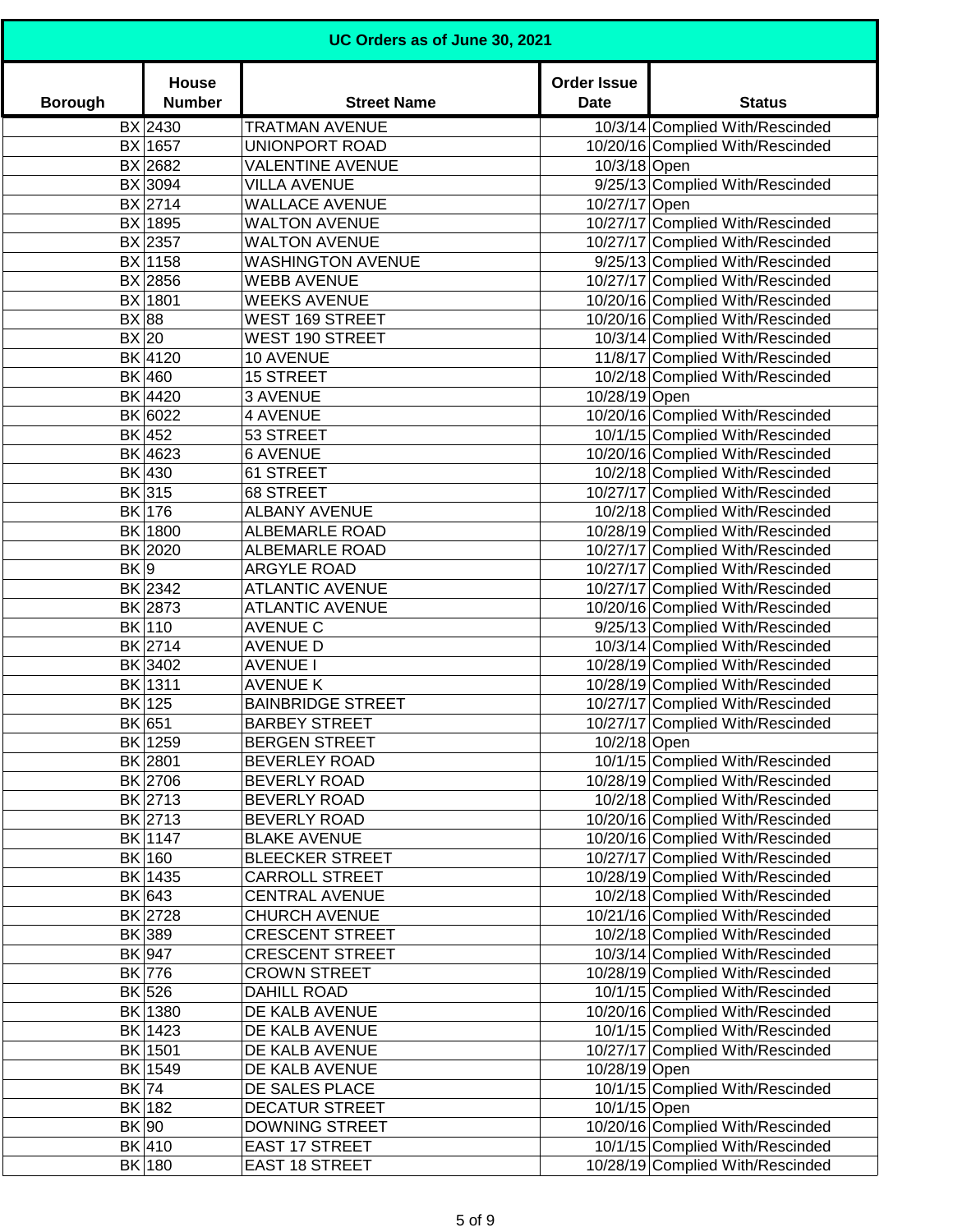| UC Orders as of June 30, 2021 |                        |                                                  |                                   |                                                                      |
|-------------------------------|------------------------|--------------------------------------------------|-----------------------------------|----------------------------------------------------------------------|
| <b>Borough</b>                | House<br><b>Number</b> | <b>Street Name</b>                               | <b>Order Issue</b><br><b>Date</b> | <b>Status</b>                                                        |
|                               | BK 855                 | <b>EAST 19 STREET</b>                            |                                   | 10/1/15 Complied With/Rescinded                                      |
|                               | BK 401                 | <b>EAST 21 STREET</b>                            |                                   | 10/20/16 Complied With/Rescinded                                     |
|                               | BK 531                 | <b>EAST 22 STREET</b>                            |                                   | 10/2/18 Complied With/Rescinded                                      |
|                               | BK 250                 | EAST 29 STREET                                   | 10/28/19 Open                     |                                                                      |
|                               | BK 414                 | <b>EAST 34 STREET</b>                            |                                   | 9/25/13 Complied With/Rescinded                                      |
|                               | BK 422                 | <b>EAST 34 STREET</b>                            |                                   | 10/1/15 Complied With/Rescinded                                      |
|                               | BK 366                 | <b>EAST 49 STREET</b>                            |                                   | 10/3/14 Complied With/Rescinded                                      |
|                               | BK 522                 | EAST 51 STREET                                   |                                   | 10/3/14 Complied With/Rescinded                                      |
|                               | BK 175                 | <b>EAST 52 STREET</b>                            |                                   | 10/1/15 Complied With/Rescinded                                      |
|                               | BK 462                 | <b>EAST 52 STREET</b>                            |                                   | 10/2/18 Complied With/Rescinded                                      |
|                               | BK 143                 | <b>EAST 55 STREET</b>                            | 10/20/16 Open                     |                                                                      |
|                               | BK 107                 | <b>EAST 56 STREET</b>                            |                                   | 10/3/14 Complied With/Rescinded                                      |
|                               | BK 107                 | <b>EAST 59 STREET</b>                            |                                   | 10/3/14 Complied With/Rescinded                                      |
|                               | BK 545                 | <b>EAST 82 STREET</b>                            |                                   | 10/20/16 Complied With/Rescinded                                     |
|                               | BK 126                 | <b>EAST 93 STREET</b>                            |                                   | 10/20/16 Complied With/Rescinded                                     |
|                               | BK 888                 | <b>EAST 96 STREET</b>                            |                                   | 10/1/15 Complied With/Rescinded                                      |
|                               | BK 308                 | <b>EAST 98 STREET</b>                            | 10/2/18 Open                      |                                                                      |
|                               | BK 700                 | EAST NEW YORK AVENUE                             |                                   | 10/20/16 Complied With/Rescinded                                     |
|                               | BK 702                 | EAST NEW YORK AVENUE                             |                                   | 10/20/16 Complied With/Rescinded                                     |
|                               | BK 702                 | EAST NEW YORK AVENUE                             |                                   | 9/25/13 Complied With/Rescinded                                      |
|                               | BK 1225                | <b>EASTERN PARKWAY</b>                           |                                   | 10/1/15 Complied With/Rescinded                                      |
|                               | BK 500                 | <b>EASTERN PARKWAY</b>                           |                                   | 10/20/16 Complied With/Rescinded                                     |
|                               | BK 1165                | <b>EASTERN PARKWAY</b>                           |                                   | 9/25/13 Complied With/Rescinded                                      |
|                               | BK 1165                | <b>EASTERN PARKWAY</b>                           |                                   | 10/20/16 Complied With/Rescinded                                     |
|                               | BK 1588                | EASTERN PARKWAY EXTENSION                        | 10/28/19 Open                     |                                                                      |
|                               | BK 1789                | <b>FLATBUSH AVENUE</b>                           |                                   | 9/25/13 Complied With/Rescinded                                      |
|                               | BK 1789                | <b>FLATBUSH AVENUE</b>                           |                                   | 10/3/14 Complied With/Rescinded                                      |
|                               | BK 892                 | <b>FLUSHING AVENUE</b>                           |                                   | 10/1/15 Complied With/Rescinded                                      |
|                               | BK 268                 | <b>FOUNTAIN AVENUE</b>                           |                                   | 10/27/17 Complied With/Rescinded                                     |
|                               | BK 643                 | <b>FRANKLIN AVENUE</b>                           |                                   | 10/3/14 Complied With/Rescinded                                      |
|                               | BK 3191                | <b>FULTON STREET</b>                             |                                   | 10/3/14 Complied With/Rescinded                                      |
|                               | BK 425                 | <b>GATES AVENUE</b>                              |                                   | 10/1/15 Complied With/Rescinded                                      |
|                               | BK 180                 | <b>GRAFTON STREET</b>                            |                                   | 10/27/17 Complied With/Rescinded                                     |
| BK 69                         |                        | <b>GRANITE STREET</b>                            |                                   | 10/1/15 Complied With/Rescinded                                      |
|                               | BK 1363                | <b>GREENE AVENUE</b>                             |                                   | 10/27/17 Complied With/Rescinded                                     |
|                               | BK 250                 | <b>GREENE AVENUE</b>                             | 10/28/19 Open                     |                                                                      |
|                               | BK 1298                | HALSEY STREET                                    |                                   | 10/20/16 Complied With/Rescinded                                     |
|                               | BK 243                 | <b>HANCOCK STREET</b><br><b>HANCOCK STREET</b>   |                                   | 10/4/13 Complied With/Rescinded                                      |
|                               | BK 668                 | <b>HART STREET</b>                               |                                   | 10/20/16 Complied With/Rescinded<br>10/20/16 Complied With/Rescinded |
|                               | $BK$ 257               | <b>HAWTHORNE STREET</b>                          |                                   | 10/1/15 Complied With/Rescinded                                      |
| $BK$ 41<br>$BK$ 45            |                        |                                                  |                                   |                                                                      |
|                               | BK 948                 | <b>HAWTHORNE STREET</b><br><b>HEGEMAN AVENUE</b> |                                   | 9/25/13 Complied With/Rescinded                                      |
|                               | BK 132                 | <b>HERKIMER STREET</b>                           |                                   | 10/20/16 Complied With/Rescinded                                     |
|                               |                        |                                                  |                                   | 10/27/17 Complied With/Rescinded                                     |
|                               | BK 132<br>BK 140       | <b>HERKIMER STREET</b><br><b>HERKIMER STREET</b> |                                   | 9/25/13 Complied With/Rescinded<br>10/3/14 Complied With/Rescinded   |
|                               | BK 575                 | <b>HERKIMER STREET</b>                           |                                   | 10/28/19 Complied With/Rescinded                                     |
|                               | BK 427                 | <b>HERKIMER STREET</b>                           | 10/1/15 Open                      |                                                                      |
| BK 87                         |                        | <b>HILL STREET</b>                               |                                   | 10/3/14 Complied With/Rescinded                                      |
|                               | BK 220                 | <b>HIMROD STREET</b>                             |                                   | 10/3/14 Complied With/Rescinded                                      |
|                               | BK 509                 | HINSDALE STREET                                  |                                   | 10/2/18 Complied With/Rescinded                                      |
|                               | BK 553                 | HINSDALE STREET                                  |                                   | 10/20/16 Complied With/Rescinded                                     |
|                               | BK 553                 | <b>HOWARD AVENUE</b>                             |                                   | 10/2/18 Complied With/Rescinded                                      |
| BK 19                         |                        | <b>HUBBARD PLACE</b>                             |                                   | 9/25/13 Complied With/Rescinded                                      |
| BK 18                         |                        | <b>IRVING AVENUE</b>                             |                                   | 10/2/18 Complied With/Rescinded                                      |
|                               |                        |                                                  |                                   |                                                                      |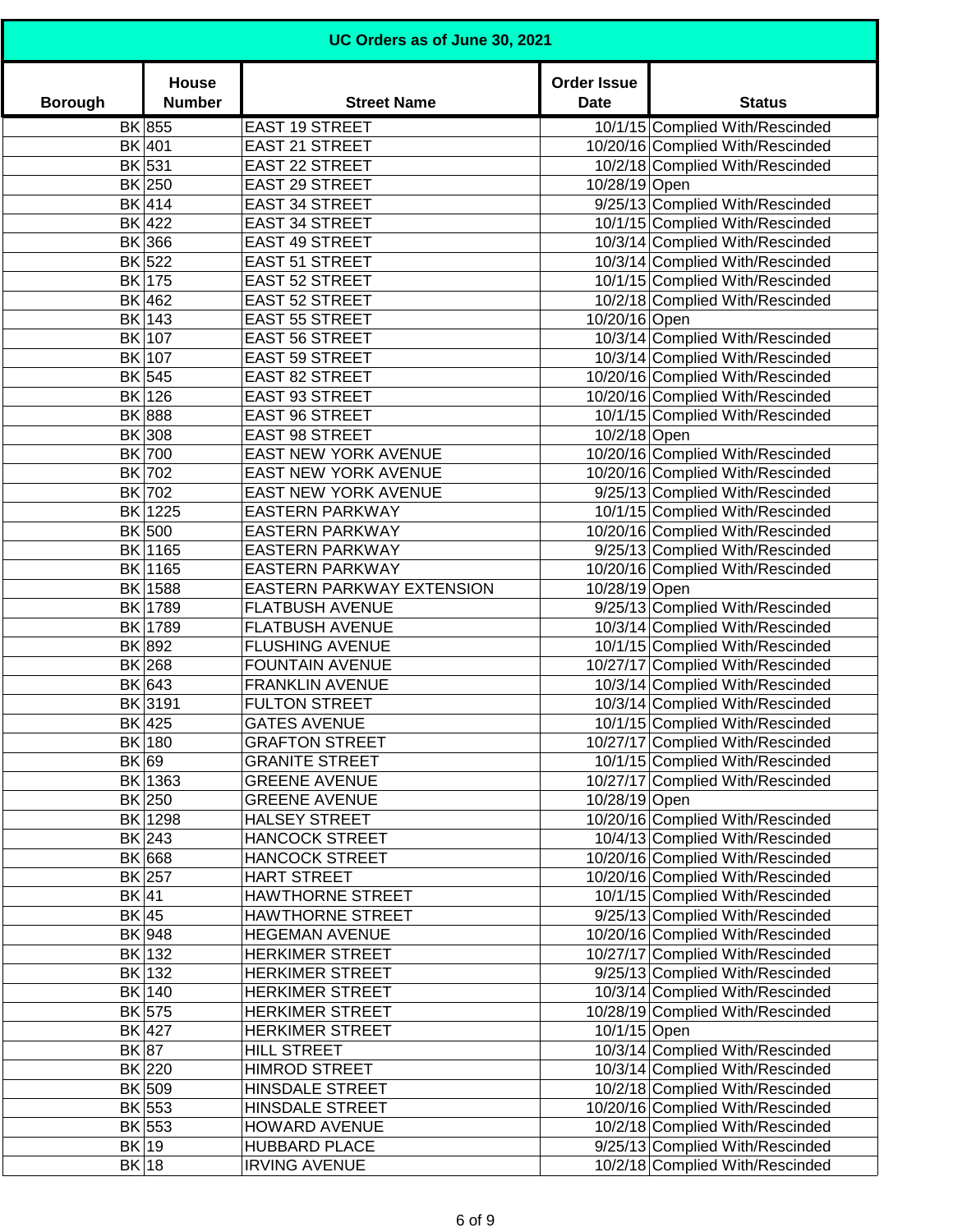| UC Orders as of June 30, 2021 |                        |                                                 |                                   |                                                                      |
|-------------------------------|------------------------|-------------------------------------------------|-----------------------------------|----------------------------------------------------------------------|
| <b>Borough</b>                | House<br><b>Number</b> | <b>Street Name</b>                              | <b>Order Issue</b><br><b>Date</b> | <b>Status</b>                                                        |
|                               | BK 764                 | JEFFERSON AVENUE                                |                                   | 10/1/15 Complied With/Rescinded                                      |
|                               | BK 111                 | <b>KINGSTON AVENUE</b>                          | 10/28/19 Open                     |                                                                      |
|                               | BK 284                 | KOSCIUSZKO STREET                               |                                   | 10/1/15 Complied With/Rescinded                                      |
|                               | BK 286                 | KOSCIUSZKO STREET                               | 10/2/18 Open                      |                                                                      |
|                               | BK 399                 | <b>KOSCIUSZKO STREET</b>                        |                                   | 10/20/16 Complied With/Rescinded                                     |
|                               | BK 403                 | KOSCIUSZKO STREET                               |                                   | 10/2/18 Complied With/Rescinded                                      |
|                               | BK 465                 | KOSCIUSZKO STREET                               | 10/20/16 Open                     |                                                                      |
|                               | BK 745                 | <b>LAFAYETTE AVENUE</b>                         |                                   | 10/2/18 Complied With/Rescinded                                      |
| BK 84                         |                        | <b>LAWRENCE AVENUE</b>                          |                                   | 9/25/13 Complied With/Rescinded                                      |
|                               | BK 163                 | LEFFERTS PLACE                                  | 10/28/19 Open                     |                                                                      |
|                               | BK 351                 | <b>LEGION STREET</b>                            |                                   | 10/27/17 Complied With/Rescinded                                     |
|                               | BK 874                 | <b>LENOX ROAD</b>                               |                                   | 10/1/15 Complied With/Rescinded                                      |
| BK 66                         |                        | <b>LEWIS AVENUE</b>                             |                                   | 10/27/17 Complied With/Rescinded                                     |
|                               | BK 568                 | <b>LINCOLN AVENUE</b>                           | 10/27/17 Open                     |                                                                      |
|                               | BK 1231                | <b>LINCOLN PLACE</b>                            |                                   | 10/28/19 Complied With/Rescinded                                     |
|                               | BK 1671<br>BK 100      | <b>LINCOLN PLACE</b><br><b>LINDEN BOULEVARD</b> |                                   | 10/27/17 Complied With/Rescinded                                     |
| BK 46                         |                        | <b>LINDEN BOULEVARD</b>                         |                                   | 10/1/15 Complied With/Rescinded                                      |
| BK 54                         |                        | <b>LINDEN BOULEVARD</b>                         |                                   | 10/20/16 Complied With/Rescinded<br>10/28/19 Complied With/Rescinded |
|                               | BK 133                 | MAC DONOUGH STREET                              | 10/27/17 Open                     |                                                                      |
|                               | BK 645                 | MAC DONOUGH STREET                              |                                   | 10/27/17 Complied With/Rescinded                                     |
|                               | BK 769                 | MAC DONOUGH STREET                              | 10/3/14 Open                      |                                                                      |
|                               | BK 102                 | <b>MACON STREET</b>                             |                                   | 10/1/15 Complied With/Rescinded                                      |
|                               | BK 142-44              | <b>MADISON STREET</b>                           |                                   | 11/9/16 Complied With/Rescinded                                      |
| BK 63                         |                        | MALCOLM X BOULEVARD                             |                                   | 10/1/15 Complied With/Rescinded                                      |
|                               | BK 152                 | MARCUS GARVEY BOULEVARD                         |                                   | 10/27/17 Complied With/Rescinded                                     |
|                               | BK 555                 | MC DONALD AVENUE                                | 10/28/19 Open                     |                                                                      |
| $BK$  20                      |                        | <b>MENAHAN STREET</b>                           | 10/28/19 Open                     |                                                                      |
|                               | BK 366                 | <b>MILLER AVENUE</b>                            |                                   | 10/3/14 Complied With/Rescinded                                      |
|                               | BK 433                 | <b>MILLER AVENUE</b>                            |                                   | 10/27/17 Complied With/Rescinded                                     |
|                               | BK 273                 | <b>MONROE STREET</b>                            |                                   | 10/2/18 Complied With/Rescinded                                      |
|                               | BK 407                 | MONTAUK AVENUE                                  |                                   | 10/20/16 Complied With/Rescinded                                     |
| $BK$ 53                       |                        | MONTROSE AVENUE                                 |                                   | 10/20/16 Complied With/Rescinded                                     |
|                               | BK 1122                | NEW YORK AVENUE                                 | 10/2/18 Open                      |                                                                      |
| $BK$ 70                       |                        | NEW YORK AVENUE                                 |                                   | 10/28/19 Complied With/Rescinded                                     |
|                               | BK 2317                | NEWKIRK AVENUE                                  |                                   | 10/28/19 Complied With/Rescinded                                     |
|                               | BK 2343                | <b>NEWKIRK AVENUE</b>                           |                                   | 10/27/17 Complied With/Rescinded                                     |
|                               | BK 2516                | <b>NEWKIRK AVENUE</b>                           |                                   | 10/27/17 Complied With/Rescinded                                     |
|                               | BK 180                 | <b>NOLL STREET</b>                              | 10/28/19 Open                     |                                                                      |
|                               | BK 1827                | NOSTRAND AVENUE                                 |                                   | 10/27/17 Complied With/Rescinded                                     |
|                               | BK 1039                | <b>OCEAN AVENUE</b>                             |                                   | 10/1/15 Complied With/Rescinded                                      |
|                               | BK 1464                | <b>OCEAN AVENUE</b>                             |                                   | 10/1/15 Complied With/Rescinded                                      |
|                               | BK 2630                | <b>OCEAN AVENUE</b>                             |                                   | 10/3/14 Complied With/Rescinded                                      |
|                               | BK 377                 | <b>OCEAN PARKWAY</b>                            |                                   | 10/27/17 Complied With/Rescinded                                     |
|                               | BK 1517                | PARK PLACE                                      |                                   | 10/20/16 Complied With/Rescinded                                     |
|                               | BK 1517                | PARK PLACE                                      | 10/28/19 Open                     |                                                                      |
|                               | BK 271                 | PARKSIDE AVENUE                                 |                                   | 10/28/19 Complied With/Rescinded                                     |
| BK 68                         |                        | PATCHEN AVENUE                                  |                                   | 10/1/15 Complied With/Rescinded                                      |
|                               | BK 453                 | PENNSYLVANIA AVENUE                             |                                   | 10/28/19 Complied With/Rescinded                                     |
|                               | BK 473                 | PENNSYLVANIA AVENUE                             |                                   | 10/20/16 Complied With/Rescinded                                     |
|                               | BK 518                 | PENNSYLVANIA AVENUE                             |                                   | 9/25/13 Complied With/Rescinded                                      |
|                               | BK 1805                | PITKIN AVENUE                                   |                                   | 10/27/17 Complied With/Rescinded                                     |
|                               | BK 2488                | PITKIN AVENUE                                   |                                   | 10/3/14 Complied With/Rescinded                                      |
|                               | BK 1030                | PRESIDENT STREET                                |                                   | 10/27/17 Complied With/Rescinded                                     |
|                               | BK 1131                | PRESIDENT STREET                                |                                   | 9/25/13 Complied With/Rescinded                                      |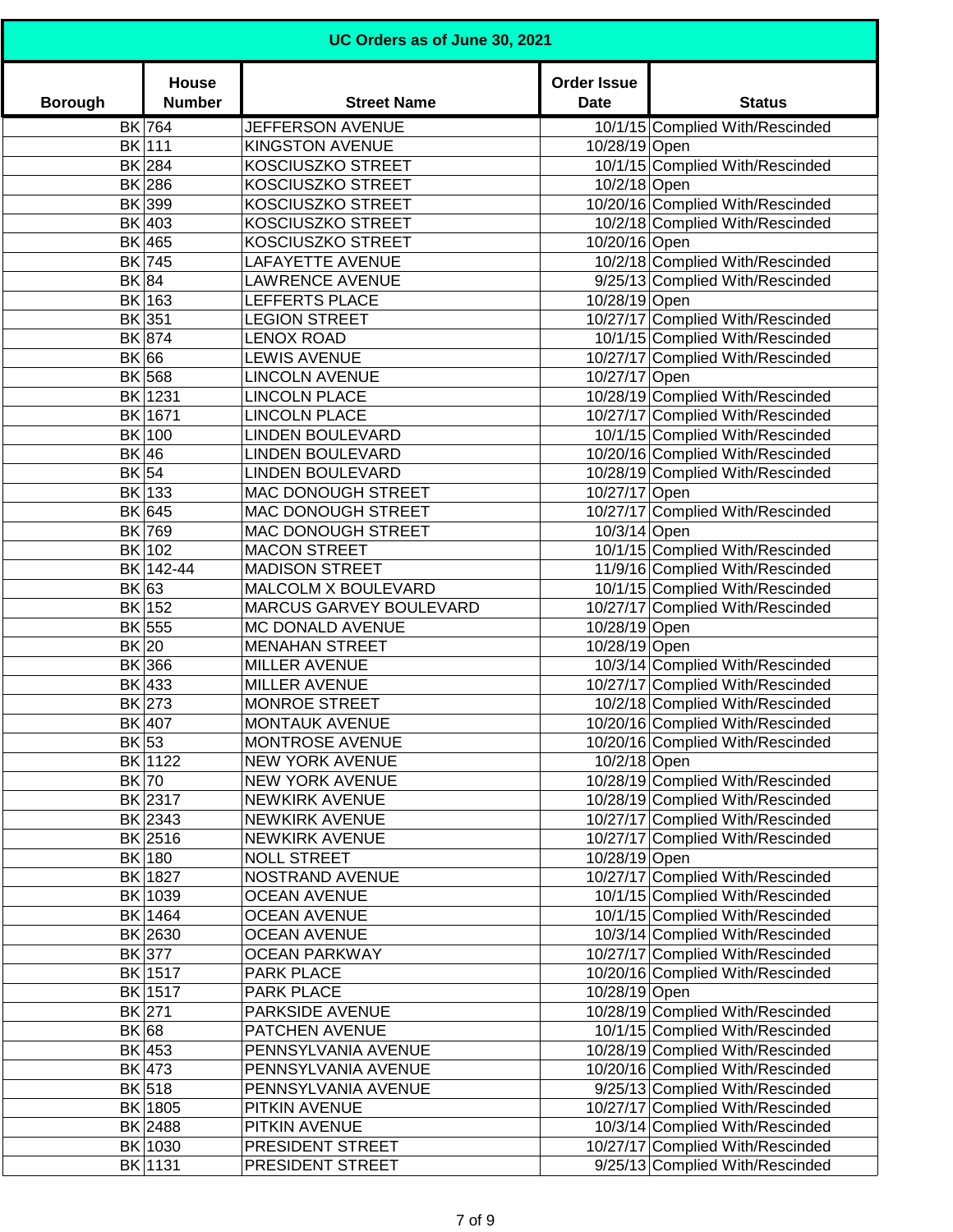| UC Orders as of June 30, 2021 |                        |                                                 |                                   |                                  |
|-------------------------------|------------------------|-------------------------------------------------|-----------------------------------|----------------------------------|
| <b>Borough</b>                | House<br><b>Number</b> | <b>Street Name</b>                              | <b>Order Issue</b><br><b>Date</b> | <b>Status</b>                    |
|                               | BK 1144                | PRESIDENT STREET                                |                                   | 10/20/16 Complied With/Rescinded |
|                               | BK 1616                | PRESIDENT STREET                                |                                   | 10/2/18 Complied With/Rescinded  |
|                               | BK 1616                | PRESIDENT STREET                                |                                   | 10/1/15 Complied With/Rescinded  |
|                               | BK 1097                | PROSPECT PLACE                                  |                                   | 10/27/17 Complied With/Rescinded |
|                               | BK 1583                | PROSPECT PLACE                                  |                                   | 10/2/18 Complied With/Rescinded  |
|                               | BK 386                 | PROSPECT PLACE                                  |                                   | 10/27/17 Complied With/Rescinded |
| BK 98                         |                        | PULASKI STREET                                  | 10/2/18 Open                      |                                  |
|                               | BK 119                 | RALPH AVENUE                                    |                                   | 10/20/16 Complied With/Rescinded |
|                               | BK 558                 | RALPH AVENUE                                    | 10/28/19 Open                     |                                  |
|                               | BK 421                 | <b>REMSEN AVENUE</b>                            |                                   | 9/25/13 Complied With/Rescinded  |
|                               | BK 421                 | <b>REMSEN AVENUE</b>                            |                                   | 10/1/15 Complied With/Rescinded  |
|                               | BK 259                 | RIDGEWOOD AVENUE                                |                                   | 10/20/16 Complied With/Rescinded |
|                               | BK 510                 | RIVERDALE AVENUE                                |                                   | 10/2/18 Complied With/Rescinded  |
|                               | BK 266                 | ROCHESTER AVENUE                                |                                   | 10/28/19 Complied With/Rescinded |
|                               | BK 433                 | <b>ROGERS AVENUE</b>                            |                                   | 10/2/18 Complied With/Rescinded  |
| BK 10                         |                        | <b>SACKMAN STREET</b>                           |                                   | 10/1/15 Complied With/Rescinded  |
|                               | BK 285                 | <b>SCHENECTADY AVENUE</b>                       |                                   | 10/1/15 Complied With/Rescinded  |
|                               | BK 560                 | SHEFFIELD AVENUE                                |                                   | 10/3/14 Complied With/Rescinded  |
|                               | BK 1148                | <b>ST JOHNS PLACE</b>                           | 10/28/19 Open                     |                                  |
|                               | BK 1280                | ST JOHNS PLACE                                  |                                   | 9/25/13 Complied With/Rescinded  |
|                               | BK 921                 | <b>ST MARKS AVENUE</b>                          |                                   | 10/2/18 Complied With/Rescinded  |
|                               | BK 921                 | <b>ST MARKS AVENUE</b>                          |                                   | 10/20/16 Complied With/Rescinded |
|                               | BK 1593                | <b>STERLING PLACE</b>                           |                                   | 10/27/17 Complied With/Rescinded |
| $BK$  2                       |                        | STODDARD PLACE                                  |                                   | 10/1/15 Complied With/Rescinded  |
|                               | BK 2202                | <b>STRAUSS STREET</b>                           | 10/28/19 Open                     |                                  |
|                               | BK 164                 | STUYVESANT AVENUE                               |                                   | 10/3/14 Complied With/Rescinded  |
|                               | BK 218                 | <b>SUYDAM STREET</b>                            | 10/2/18 Open                      |                                  |
|                               | BK 128                 | THOMAS S BOYLAND STREET                         | 10/2/18 Open                      |                                  |
|                               | BK 217                 | THOMAS S BOYLAND STREET                         |                                   | 10/3/14 Complied With/Rescinded  |
|                               | BK 150                 | <b>TOMPKINS AVENUE</b>                          |                                   | 10/1/15 Complied With/Rescinded  |
|                               | BK 400                 | <b>TOMPKINS AVENUE</b>                          |                                   | 10/27/17 Complied With/Rescinded |
|                               | BK 299                 | <b>TROUTMAN STREET</b>                          | 10/28/19 Open                     |                                  |
|                               | BK 1059                | UNION STREET                                    |                                   | 9/25/13 Complied With/Rescinded  |
|                               | BK 1578                | UNION STREET                                    |                                   | 9/25/13 Complied With/Rescinded  |
|                               | BK 1092                | <b>WILLMOHR STREET</b>                          |                                   | 10/27/17 Complied With/Rescinded |
|                               | BK 607                 | <b>WILLOUGHBY AVENUE</b>                        |                                   | 10/27/17 Complied With/Rescinded |
|                               | BK 676                 | <b>WILLOUGHBY AVENUE</b>                        |                                   | 10/2/18 Complied With/Rescinded  |
|                               | BK 627                 | <b>WILSON AVENUE</b>                            | 10/2/18 Open                      |                                  |
|                               | BK 1088                | <b>WINTHROP STREET</b><br><b>WYCKOFF AVENUE</b> |                                   | 10/28/19 Complied With/Rescinded |
|                               | BK 140                 |                                                 | 10/28/19 Open                     | 10/20/16 Complied With/Rescinded |
|                               | BK 437<br>$QN$ 86-06   | <b>WYONA STREET</b><br>102 AVENUE               |                                   |                                  |
|                               | $QN$ 34-21             | 102 STREET                                      |                                   | 10/3/14 Complied With/Rescinded  |
|                               | QN 102-01              | 39 AVENUE                                       | 10/28/19 Open                     | 9/25/13 Complied With/Rescinded  |
|                               | QN 102-01              | 39 AVENUE                                       |                                   | 10/27/17 Complied With/Rescinded |
|                               | $QN$ 48-36             | 41 STREET                                       |                                   | 10/2/18 Complied With/Rescinded  |
|                               | QN 108-42              | 43 AVENUE                                       |                                   | 10/1/15 Complied With/Rescinded  |
|                               | QN 37-45               | 59 STREET                                       | 10/28/19 Open                     |                                  |
|                               | QN 67-26               | 78 STREET                                       |                                   | 10/4/13 Complied With/Rescinded  |
|                               | $QN$ 34-25             | 9 STREET                                        |                                   | 10/20/16 Complied With/Rescinded |
|                               | $QN$ 35-38             | 94 STREET                                       |                                   | 10/3/14 Complied With/Rescinded  |
|                               | QN 113-15              | <b>ATLANTIC AVENUE</b>                          |                                   | 10/20/16 Complied With/Rescinded |
|                               | $QN$ 131               | <b>BEACH 121 STREET</b>                         |                                   | 10/27/17 Complied With/Rescinded |
|                               | $QN$ 413               | <b>BEACH 28 STREET</b>                          | 10/27/17 Open                     |                                  |
|                               | $QN$ 29-32             | <b>BEACH CHANNEL DRIVE</b>                      |                                   | 10/27/17 Complied With/Rescinded |